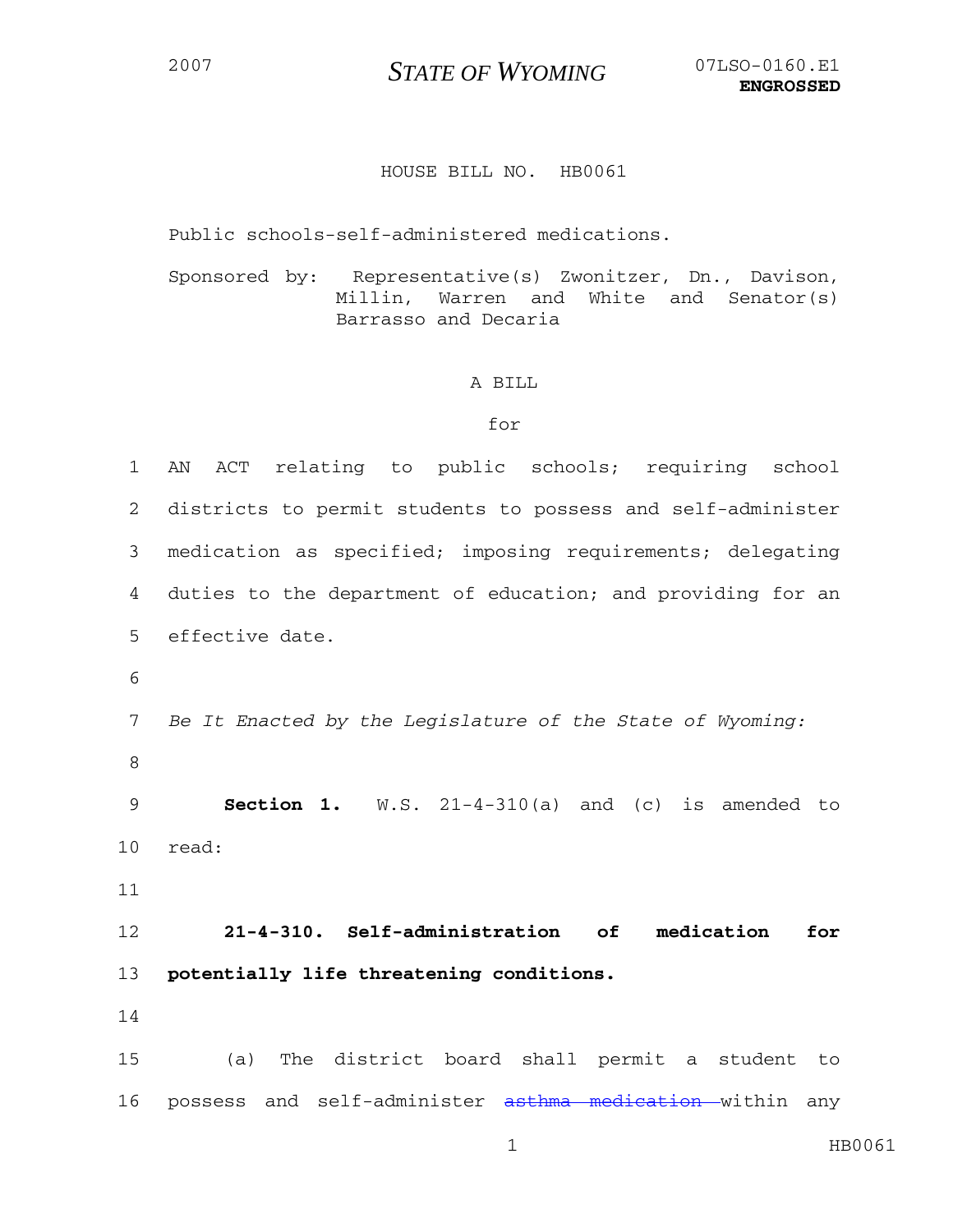1 school of the district medication required for potentially 2 life threatening conditions if a written statement is 3 submitted to the district containing applicable: 4 5 (i) Parental verification that the student is 6 responsible for and capable of self-administration and 7 parental authorization for self-administration of asthma 8 medication required for potentially life threatening 9 conditions; 10 11 (ii) Health care provider identification of the 12 prescribed or authorized asthma medication required for 13 potentially life threatening conditions and verification of 14 the appropriateness of the student's possession and self-15 administration of the asthma medication required for 16 potentially life threatening conditions. 17 18 (c) As used in this section: $\frac{1}{1}$ 19 20 (i) "Asthma medication" means prescription or 21 nonprescription inhaled asthma medication; 22